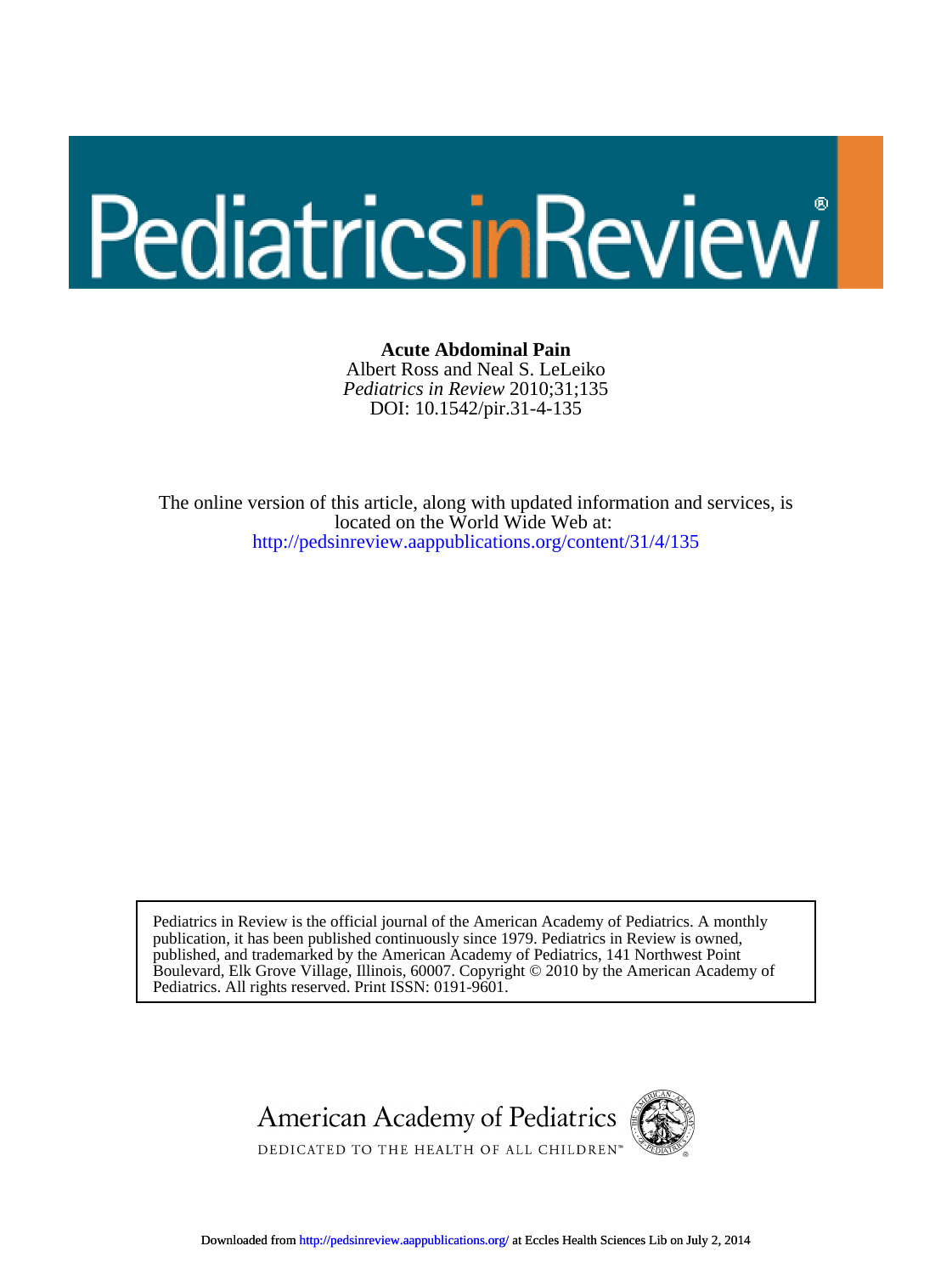# **Acute Abdominal Pain**

Albert Ross, MD,\* Neal S. LeLeiko, MD, PhD\*

# Objectives **After completing this article, readers should be able to:**

- **1. Understand the principal causes of acute abdominal pain in children.**
- **2. Describe the characteristics of visceral versus somatic abdominal pain.**
- **3. Be familiar with the differential diagnosis of abdominal pain based on symptoms and location of pain.**
- **4. Discuss the evaluation of acute abdominal pain.**
- **5. Distinguish surgical from medical abdominal pain.**

## **The Problem**

"*Hello, Doctor Jones, Billy has an awful tummy ache!"* For such a simple statement, so many possible outcomes exist. Is this an emergency? Does he have appendicitis? Does he need a surgeon? Is this something trivial? Has Billy eaten something harmful? Is he constipated? Acute abdominal pain can be caused by myriad conditions whose outcomes vary from rapid improvement to surgery, posing a diagnostic Gordian Knot. However, through evaluation of the patient's history and symptoms and the use of technology, a pediatrician usually can arrive at a reasonable conclusion about the care of the patient, even if the diagnosis still is undetermined.

Acute abdominal pain can be classified according to its location and nature, history, or associated signs (Table 1).

#### **Location and Nature**

Some conditions can cause pain in different regions, and it may be difficult to associate the disease with the location of the pain. Localization of the source of abdominal pain is confounded by the nature of the pain receptors involved. Further, the type of pain associated with a particular disease may change as the disease process progresses, as in appendicitis. Abdominal pain may be classified as visceral, somatoparietal, and referred pain. Most abdominal pain is associated with visceral pain receptors.

Visceral pain receptors are located in the muscles and mucosa of hollow organs, in the mesentery, and on serosal surfaces. These pain receptors typically respond to stretch, such as when the bowel is distended or mesentery is stretched or torsed. Visceral pain response is not well localized because the afferent nerves associated with this pain have fewer nerve endings in the gut, are not myelinated, are bilateral, and enter the spinal cord at several levels. However, there are three broad areas of association. Visceral pain in the stomach, lower esophagus, and duodenum is perceived in the epigastric area. Pain emanating from the small intestine is felt in the umbilical area. Colonic visceral pain is felt in the lower abdomen. The pain can be described as dull, diffuse, cramping, or burning and may prompt the child to move in an attempt to decrease the pain. Because autonomic nerves may be involved secondarily in the same pathologic process, patients also may exhibit sweating, nausea, vomiting, pallor, and anxiety.

Somatoparietal pain receptors are located principally in the parietal peritoneum, muscle, and skin. These pain receptors typically respond to stretching, tearing, or inflammation. The nerves that convey somatoparietal pain travel within specific spinal nerves that are myelinated and numerous and that transmit to specific dorsal root ganglia. The pain is more localized, associated with one side or the other, more intense, and more often is

Author Disclosure Drs Ross and LeLeiko have disclosed no financial relationships relevant to this article. This commentary does not contain a discussion of an unapproved/ investigative use of a commercial product/ device.

<sup>\*</sup>Division of Pediatric Gastroenterology, Nutrition and Liver Diseases, Hasbro Children's Hospital/Rhode Island Hospital, Providence RI.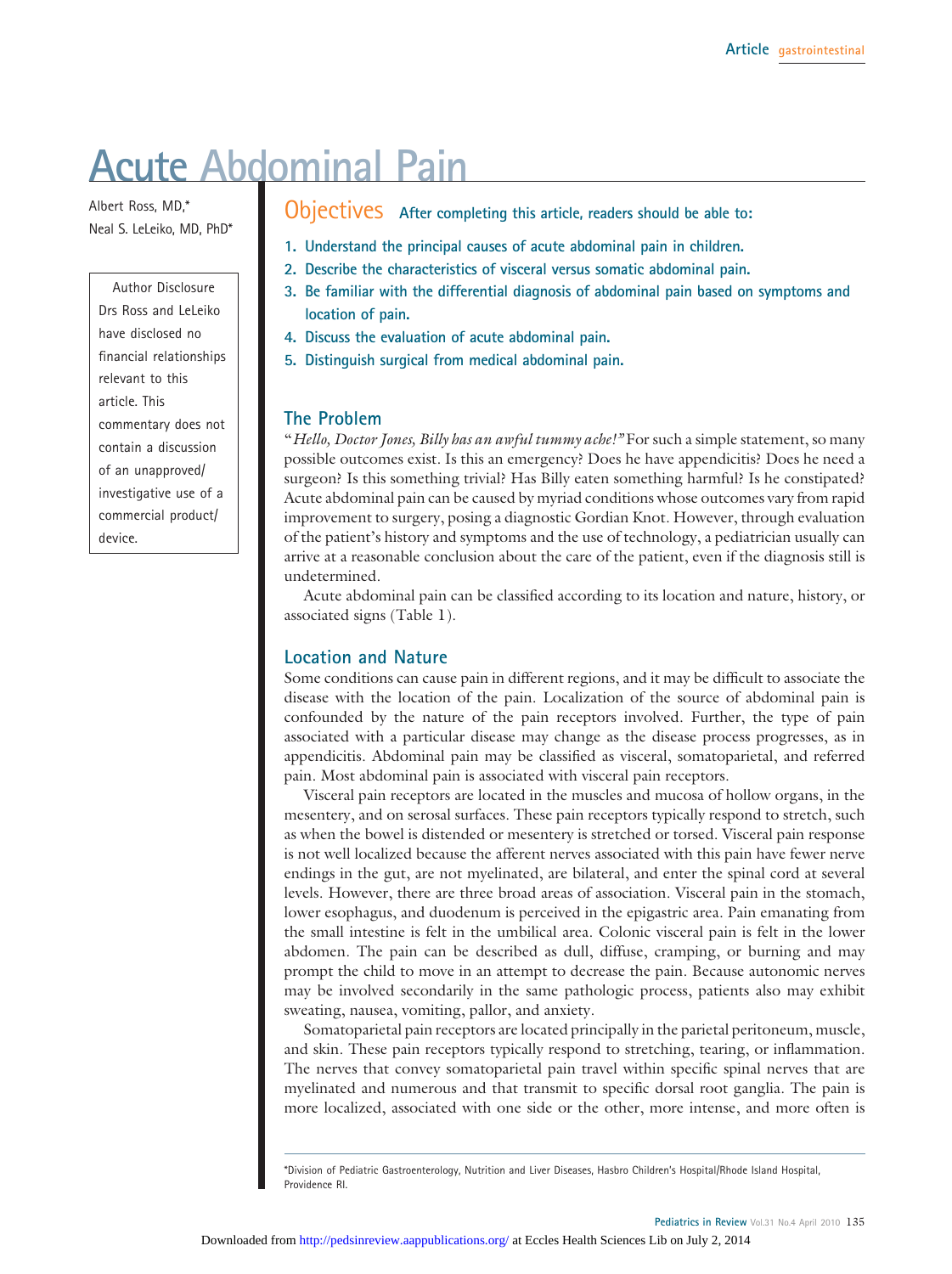# **Table 1. Differential Diagnosis Mapped to Location of Abdominal Pain**

**Gastroesophageal reflux Hepatitis Splenomegaly Esophagitis Cholecystitis Splenic infarction Gastritis Cholelithiasis Traumatic spleen injury Duodenal ulcer Cholangitis Kidney disease Pancreatitis Right lower lobe pneumonia Urinary tract disease Gastric volvulus Kidney disease Small bowel volvulus Urinary tract disease Erythromycin induced Non-steroidal inflammatory medication-induced**

**Constipation Constipation Constipation Colon spasm Colon spasm Mesenteric adenitis Colitis Colitis Crohn disease Uterine conditions Ectopic pregnancy Localized perforation Pelvic inflammatory disease Testicular torsion Appendicitis**

#### **Periumbilical "All Over" "All Over"**

**Constipation Perforation Sickle cell crisis Gastroenteritis Constipation**<br> **Constipation**<br> **Constipation**<br> **Constipation Pancreatitis Colic Cyclic vomiting syndrome Small bowel volvulus Streptococcal pharyngitis Lead poisoning Henoch-Scho¨nlein purpura Intussusception Iron ingestion**

# **Epigastric Right Upper Quadrant Left Upper Quadrant**

**Bladish Disease is a Covarian torsion Acute obstruction Hernia Intussusception Sigmoid volvulus Ovarian torsion**

**Functional disease Gastroenteritis Porphyria Henoch-Schönlein purpura Angioneurotic (Burguria)**<br>Diabetic ketoacidosis **Menomus** Venomous bite **Diabetic ketoacidosis** 

Lower left lobe pneumonia

#### **Hypogastric Left Lower Quadrant Right Lower Quadrant**

**Ectopic pregnancy Testicular torsion Hernia**

**Early appendicitis Functional disease Abdominal migraine Inflammatory bowel disease Familial Mediterranean fever<br>
Henoch-Schönlein purpura Pamatoric edema** 

#### **Location Varies**

**Trauma Infarction Gluten-sensitive enteropathy**

described as having a sharp quality. Movement usually intensifies parietal pain so the child will stay still or splint when walking.

Referred pain arises when visceral pain fibers affect somatic nerve fibers in the spinal cord or central nervous system. This pain generally is well localized but distant from the affected site. For example, any inflammatory process that affects the diaphragm can be perceived as pain in the shoulder or lower neck because of convergence of the nerve pathways of these two regions.

#### **History and Symptoms**

Often, the most important component needed for diagnosis is a history. The order of onset of symptoms, their progress, characteristics of emesis (Table 2) and stools (Table 3), and application of knowledge of the nature of pain are important. For example, the pain of appendicitis may have started a day or two before presentation, gradually increasing in severity and changing location. That pain generally begins as poorly localized and vague (ie, visceral receptors are affected), but as the inflammation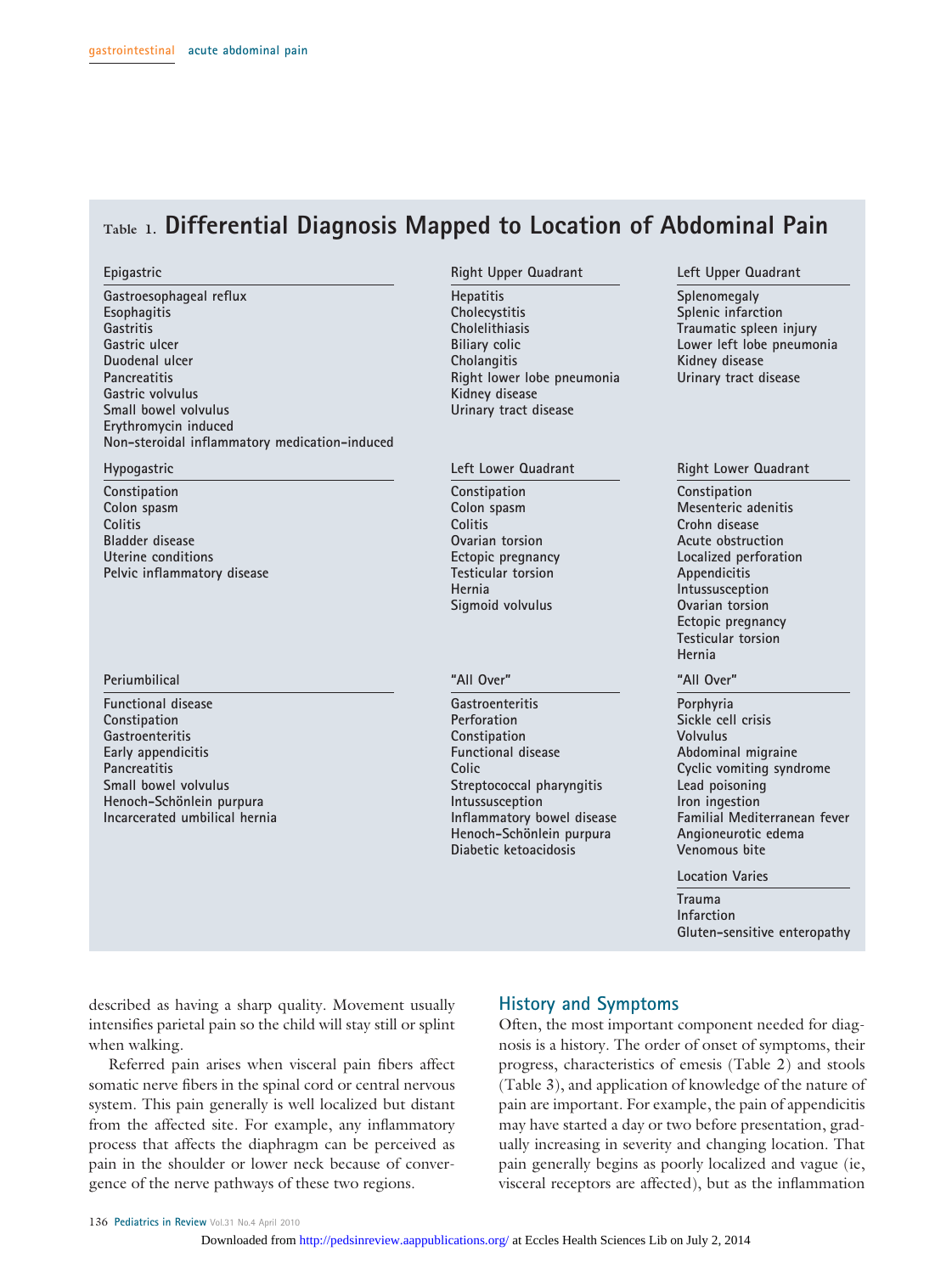# **Table 2. Differential Diagnosis Based on the Color of the Vomitus**

| <b>Emesis</b>                     | Suggested Diagnosis                                                                                  |
|-----------------------------------|------------------------------------------------------------------------------------------------------|
| Bile-colored                      | Obstruction<br>Midgut volvulus                                                                       |
| Coffee ground-<br>colored         | <b>Esophagitis</b><br>Gastritis<br>Gastric ulcer<br>Trauma from forceful vomiting                    |
| Bright red blood,<br>small volume | <b>Esophagitis</b><br>Gastritis                                                                      |
| Bright red blood,<br>large volume | Esophageal tear (Mallory Weiss tear)<br>Gastric ulcer<br>Duodenal ulcer<br><b>Esophageal varices</b> |
| Food or gastric<br>contents       | Infectious gastroenteritis<br>Obstruction                                                            |
| Fecal appearance                  | Obstruction                                                                                          |

continues and the appendix swells, pain fibers in the parietal peritoneum are stretched, and the pain becomes more localized toward the right lower quadrant. The classic pattern in intussusception is intermittent crampy pain.

Besides location, associated signs and symptoms can help determine the cause of the pain. The color of emesis can be a useful clue, as can the appearance of the stool.

# **Table 3. Appearance of Stool**

| Stool                             | Suggested Diagnosis                                                                                                             |
|-----------------------------------|---------------------------------------------------------------------------------------------------------------------------------|
| Watery diarrhea                   | Infection<br><b>Bacterial</b><br>Viral<br>Parasitic<br>Appendicitis with perirectal<br>abscess                                  |
| Hard or large stool               | Constipation                                                                                                                    |
| Decrease in stool                 | Constipation                                                                                                                    |
| frequency                         | <b>Obstruction</b>                                                                                                              |
| Mucus-containing                  | Colitis (can be normal)                                                                                                         |
| Bright red blood,<br>small volume | Constipation<br><b>Fissure</b><br>Hemorrhoid, suggesting<br>constipation<br><b>Colitis</b><br>Henoch-Schönlein purpura<br>Polyp |
| Bright red blood,<br>large volume | <b>Colitis</b><br>Polyp                                                                                                         |
| "Currant jelly stool"             | Intussusception                                                                                                                 |
| Melena                            | Gastric ulcer<br>Duodenal ulcer                                                                                                 |
| Pale, acholic stools              | Biliary or hepatic disease                                                                                                      |

#### **Laboratory Diagnosis**

In perplexing cases, laboratory studies frequently are requested and, with notable exceptions, are remarkably unhelpful. Studies generally include a complete blood count, erythrocyte sedimentation rate, and urinalysis. Adolescent females should have a pregnancy test (regardless of whether they have experienced menarche).

The white blood cell count can be misleading and only can confirm the examiner's suspicions; it cannot be relied on to exclude serious illness. The sedimentation rate, when elevated, can indicate the presence of an inflammatory process. However, like the white blood cell count, it cannot be diagnostic.

The urinalysis is relatively easy to obtain and can reveal the presence of a urinary tract infection, diabetes, nephritis, and sometimes, chronic kidney disease.

Other specific laboratory studies may be appropriate based on the conditions being considered, but generally they are not helpful in the immediate acute setting.

## **General Symptoms and Assessment of Severity**

Acute abdominal pain can be caused by an easily remediable problem or by a serious condition that requires surgery. Confounding the presentation is the variety of patient responses to pain, from the stoic to the hysterical. Some of the loudest patients have functional pain. Unfortunately, no signs of illness are absolute, but certain warning signs can suggest more serious illness.

First, does the patient look ill? If the child is bouncing around the room, it is easier to provide reassurance and avoid excessive testing. When the patient appears ill, it is important to distinguish whether the child is improving or worsening. Observing the patient in the office or emergency department for several hours allows serial examinations. A rapid revisit or even admission may be prudent until serious disease is excluded. History of abdominal trauma, pain worsening with movement, involuntary guarding, rebound tenderness, and tenderness with percussion are indications for prompt surgical evaluation. Are there signs of bleeding or significant volume loss or dehydration? These clues may not lead to surgery but need to be addressed to restore well-being. When in doubt, the pediatrician should detain the patient, perform serial examinations, and ask the surgeon for help.

### **Gastroenteritis**

Probably the most common cause of acute abdominal pain is infectious gastroenteritis. Obtaining a history of recent travel, ill contacts, and diet (food-borne pathogens) is important. Viruses are the more common cul-

Pediatrics in Review Vol.31 No.4 April 2010 137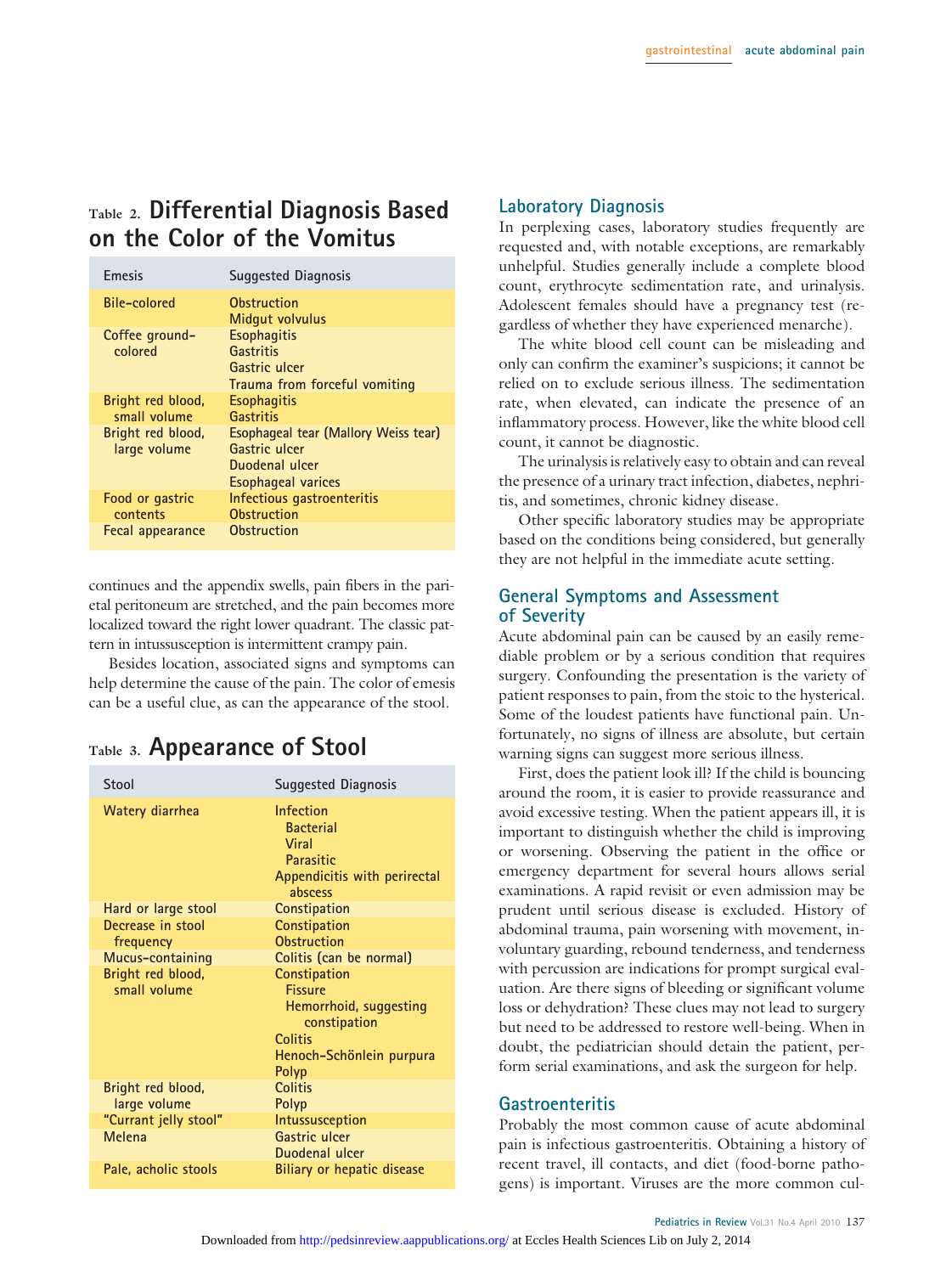prits, but bacteria and parasites also can produce acute illness. Clinical findings vary, based on the infectious organism, but many of these agents cause fever, vomiting, and diarrhea along with pain. The pain usually is nonspecific in location, and the child also can have diffuse tenderness, although "guarding" is unlikely. If bloody diarrhea is present, stool cultures and stool examination for parasites should be requested. Antibiotics can worsen serious illness such as hemolytic-uremic syndrome and should not be used without clear indication. An acute presentation with blood in the stool is more likely a sign of infectious colitis but may be the initial presentation of inflammatory bowel disease. Positive bacterial cultures must be reported to appropriate authorities.

Most causes of acute abdominal pain that require surgery do not present in this manner. Generally, fever, vomiting, and diarrhea indicate acute-onset infection rather than surgical disease. In some cases, particularly when the child looks ill, making the distinction can be difficult.

Rehydration is beneficial. Oral rehydration is preferred, but intravenous fluids may be used until oral therapy can be started. Rehydration during acute gastroenteritis usually makes the child feel much better. Improving appearance with rehydration is reassuring.

#### **Acute Appendicitis**

Inflammation of the appendix results in distention leading to ischemia. Necrosis, perforation, and peritonitis or abscess may ensue. It is not known why the appendix becomes inflamed, but a fecalith or lymphoid tissue

obstructing the lumen may be the precipitating cause. Acute appendicitis is the most common reason for emergent abdominal surgery in children.

Unfortunately, it still is difficult to be certain of a diagnosis of acute appendicitis. Timely diagnosis is critical, but it can be extremely challenging, especially in young children. As the inflammation starts, the visceral nerves send a message of general unease, which may manifest as pain referred to the umbilical region, then anorexia, typically followed by nausea. A young child has a hard time explaining this feeling and may show only anorexia and decreased activity.

Vomiting, fever, guarding, and abdominal pain with any movement (especially walking) are important signs when present. Requesting the patient to hop off of the examination table or hop up and down usually is refused or elicits a dramatic increase in abdominal pain.

As inflammation increases and the parietal peritoneum becomes irritated, the somatic nerves begin to signal that something is wrong. This pain usually is appreciated in the area two thirds of the distance from the umbilicus to the anterior superior iliac spine (McBurney point). Pain and tenderness in this location are sensitive signs for appendicitis but, unfortunately, are not specific for appendicitis (Table 4).

If the appendix ruptures, a child can show clinical improvement as the pressure in the organ is released, thus decreasing pain. Over the next day, the child may worsen due to peritonitis; sometimes, a localized abscess forms instead. With abscess formation, the right lower quad-

| Tenderness at McBurney point | Percussion or palpation in the right lower quadrant results in pain in an area<br>approximately two thirds of the distance from the umbilicus to the anterior<br>superior iliac spine                                                        |
|------------------------------|----------------------------------------------------------------------------------------------------------------------------------------------------------------------------------------------------------------------------------------------|
| Involuntary quarding         | Abdominal wall muscle spasm to protect inflamed abdominal organs from motion                                                                                                                                                                 |
| Pain on movement             | Significant increase in pain with walking, hopping off of the table, or jumping up<br>and down                                                                                                                                               |
| <b>Rovsing sign</b>          | Pressure in the left lower quadrant results in pain in the right lower quadrant                                                                                                                                                              |
| <b>Rebound tenderness</b>    | Sudden release of deep palpation of the abdomen results in a large increase in<br>pain. (Save this test for the end of the examination to stay in the child's good<br>graces.)                                                               |
| Psoas sign                   | With the patient on his or her left side, extend the right thigh while applying<br>stabilizing resistance to the right hip. This maneuver should cause an increase in<br>pain due to the location of the appendix over the iliopsoas muscle. |
| Obturator sign               | Increased pain with passive flexion and internal rotation of the right thigh                                                                                                                                                                 |
| Anorexia                     |                                                                                                                                                                                                                                              |
| <b>Nausea</b>                |                                                                                                                                                                                                                                              |
| Vomiting                     |                                                                                                                                                                                                                                              |
| Fever                        |                                                                                                                                                                                                                                              |
| <b>Bent knees</b>            | The child is most comfortable while lying with knees bent                                                                                                                                                                                    |

# **Table 4. Signs of Appendicitis**

138 **Pediatrics in Review** Vol.31 No.4 April 2010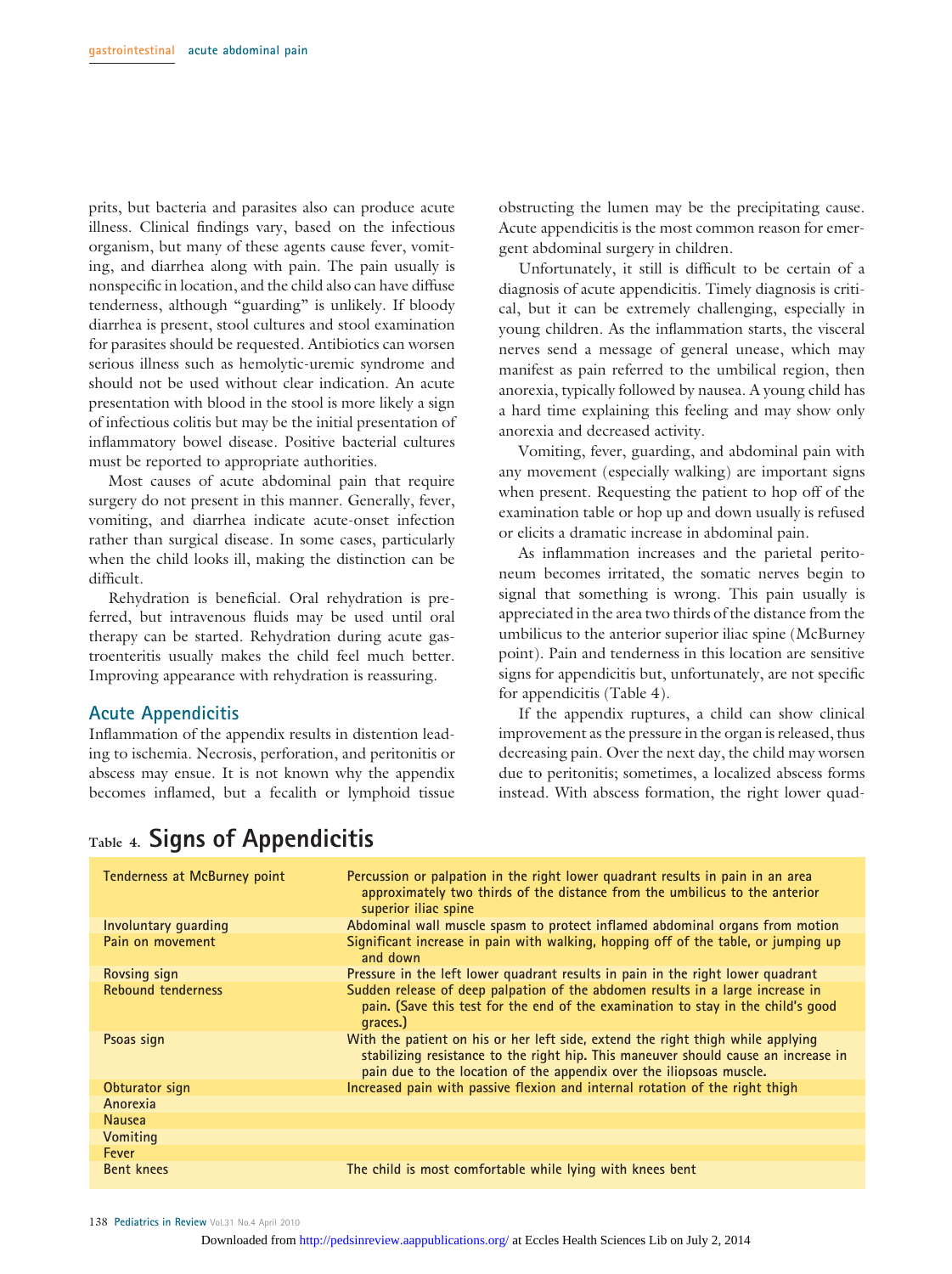rant pain can continue, and a tender mass becomes palpable.

Many maneuvers can elicit pain associated with appendicitis, and the clinician should be familiar with at least some of them (Table 4).

Diagnostic laboratory tests for appendicitis include the white blood cell count, which typically is mildly elevated and may have a shift toward neutrophils but is not a reliable diagnostic test. Radiologic studies have become more helpful in determining the presence of appendicitis and can help define an abscess and demonstrate other causes of pain such as a renal stone, Crohn disease, or gynecologic problems. Right lower quadrant ultrasonography often can show enlargement of the appendix as well as changes in the wall, presence of increased fluid around the appendix, or an abscess if the appendix has ruptured. Because ultrasonography does not expose a child to radiation or contrast, it is preferred to computed tomography (CT) scan, although CT scan may be necessary when the physical findings are uncertain and an experienced ultrasonographer is not available.

Because there is no perfect test for appendicitis other than the pathology report, the best diagnostic instrument is the examiner. Appendectomy is the appropriate treatment.

#### **Small Bowel Volvulus**

Volvulus is a surgical emergency; delay in surgical intervention can cause short gut or death. Incomplete rotation of the embryonic bowel results in the vascular supply of the small intestine flowing through a narrow pedicle of mesentery, which can twist about its base, cutting off blood flow. Dull, aching abdominal pain may be the first symptom, but more dramatic pain also may be the presentation. Obstructive symptoms are followed by an acutely inflamed abdomen.

Volvulus typically presents early, before 1 year of age, but it can occur at any age. The obstruction results in bile-stained emesis and pain, although the pain can be hard to detect in infants. Bile-stained emesis signals a surgical emergency. Rectal bleeding is a late sign indicating vascular compromise to the mucosa.

A plain radiograph may show a dilated stomach and proximal duodenum, but the primary test for a volvulus is a contrast upper gastrointestinal study. Recently, Doppler ultrasonography has been used to detect volvulus and malrotation.

The bowel must be untwisted before vascular necrosis occurs. An appendectomy typically is performed because the appendix would be left in an abnormal location, which would make diagnosing appendicitis more difficult.

#### **Intussusception**

Probably the most frequent cause of intestinal obstruction in children is an intussusception. This condition occurs when part of the intestine is pulled antegrade into the adjacent part of intestine, trapping the more proximal bowel in the distal segment. The most common site is the junction of the ileum and colon, where the ileum is pulled into the colon. In some cases, a lead point such as a polyp, tumor, or Meckel diverticulum is pulled downstream. The cause in infants typically is unknown. Some have suggested hypertrophy of mesenteric lymph nodes caused by a viral infection.

Like a volvulus, intussusception occurs more commonly in infants than in older children. The signs and symptoms include abdominal pain, lethargy, vomiting, pallor, and if the obstruction is prolonged, abdominal distention and rectal bleeding. The bloody bowel movement in this illness often is described as looking like red currant jelly. Such a stool, however, is not seen commonly, but when seen, it suggests vascular compromise.

The child may show signs of crampy pain when peristalsis occurs and causes additional stretching and squeezing of the trapped intestine. The child may lie quietly between the peristaltic waves.

Older children often localize the pain to the periumbilical region, but it can be in the right lower quadrant. Appendicitis may be suspected, but the pain often is intermittent in intussusception rather than continuous.

In the most common form of intussusception, ileocolic, a sausage-shaped mass may be palpable on the right side or in the right upper quadrant of the abdomen. Abdominal radiographs may show obstruction, and a mass also may be visible. Ultrasonography demonstrates bowel within bowel or a "target." Ultrasonography is very accurate in detecting intussusceptions and is considered the test of choice.

Treatment (and confirmation of the intussusception) is with an air contrast enema. Air is safer and cleaner than liquid and is more effective. If the enema fails, surgery must be performed to reduce the intussusception.

#### **Henoch-Scho¨nlein Purpura**

Because the rash of Henoch-Schönlein purpura (HSP) may present after the onset of abdominal pain, severe acute pain can be the initial sign of the condition. HSP is a vasculitis that can be triggered by infection, medications, or even insect bites. The rash begins on the buttocks or extensor surfaces of the legs and may spread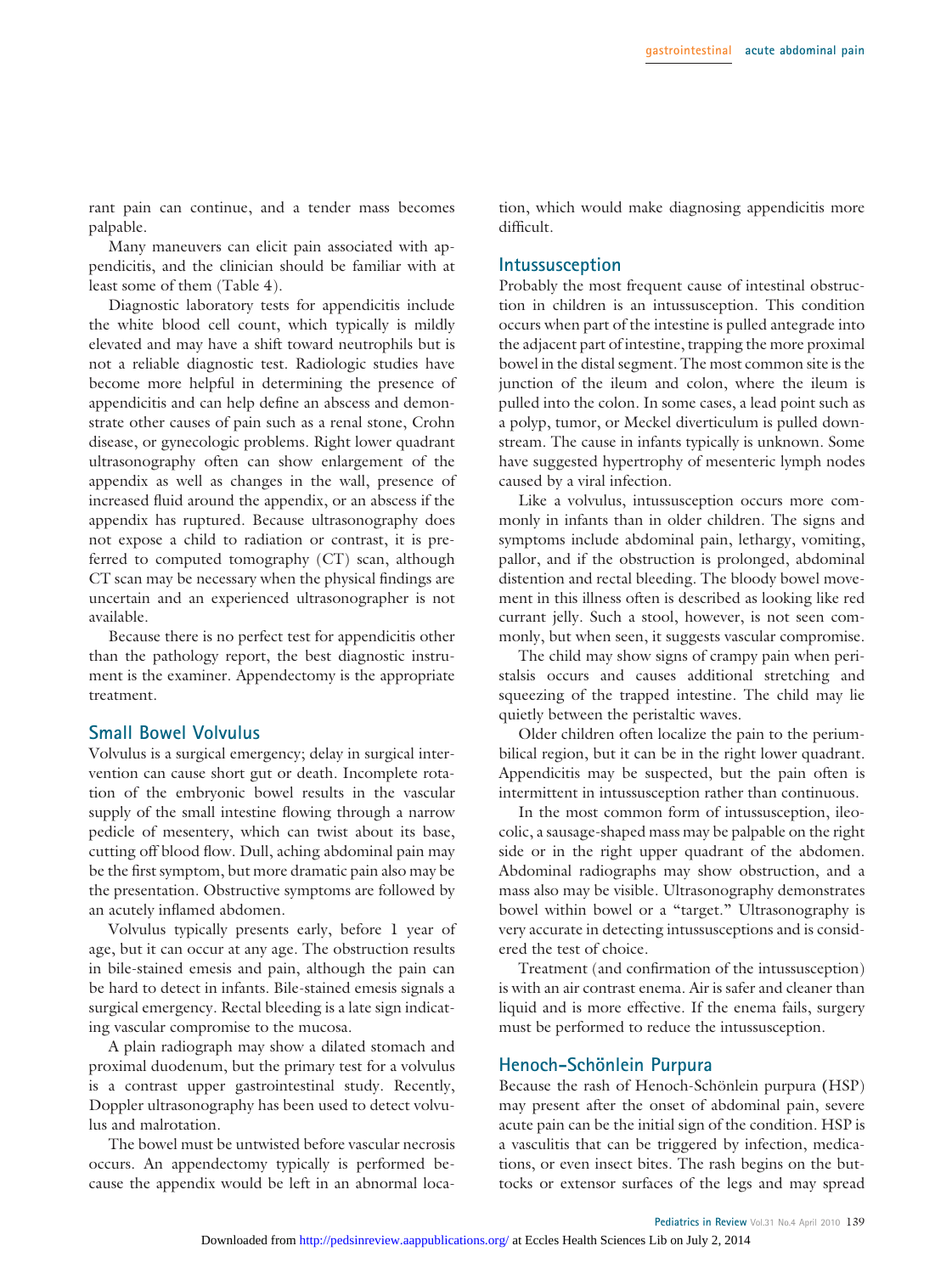peripherally. It can start as urticaria but progresses to "palpable purpura."

The intestine also shows purpuric lesions, and the edema and inflammation result in colicky pain. Children also may vomit with HSP, and the abdomen can be tender to palpation. The lesions can lead to gastrointestinal bleeding or complications of intussusception or perforation. HSP usually affects children younger than 10 years of age, but it is rare in infants. HSP recurs in about one third of cases.

Arthralgias or arthritis are seen in most cases, with the lower extremity large joints affected most often. HSP also can lead to nephropathy in up to 50% of the children. The renal involvement usually is mild and may present weeks after the abdominal pain.

If the typical rash is seen, no testing is indicated. Ultrasonography or contrast radiographs of the intestines show the edematous lesions in the gut. Endoscopy demonstrates purpuric lesions. The white blood cell count can be increased, and markers of inflammation such as the sedimentation rate usually are elevated. Occasionally, there are no other signs of HSP apart from the abdominal pain, and the diagnosis may be made after observing purpuric lesions of the gastrointestinal tract on endoscopy.

Treatment is supportive. In the case of severe joint or abdominal pain, prednisone can be used to decrease symptoms.

#### **Pancreatitis**

Upper abdominal pain and tenderness, especially when associated with vomiting, are typical features of pancreatitis as well as many other diseases. To determine if pancreatitis is present, serum amylase or lipase must be measured. If concentrations of these enzymes are greater than three times the upper limit of normal, pancreatitis most likely is the cause of the symptoms. Normal values do not exclude the diagnosis.

Pancreatitis arises from many different infections, medications, or trauma. Other causes include gallstones, abnormal ductular anatomy, systemic illness, and metabolic problems. The cause in any specific patient can be hard to determine, and finding the cause can be expensive. Therefore, in an isolated case, an exhaustive search is not necessary. Most children who experience acute pancreatitis do not suffer additional episodes.

CT scan or ultrasonography can help diagnose pancreatitis as well as look for anatomic causes or gallstones. In recurrent episodes of acute pancreatitis, pancreaticsufficient cystic fibrosis should be excluded, along with genetic forms of pancreatitis. Magnetic resonance cholangiopancreatography or endoscopic retrograde cholangiopancreatography should be considered.

Treatment is supportive. The patient may eat if food does not cause pain. Narcotics should be used for severe pain. Intravenous fluids and intravenous acid suppression are used. If vomiting continues with gut "rest," a nasogastric tube can be used to decompress the stomach. In severe cases, patients require intensive care due to the fluid shifts and hypotension accompanying necrotic pancreatitis.

## **Ulcer Disease**

Epigastric or right upper quadrant pain can signify a peptic ulcer. These lesions usually occur in the distal stomach or proximal duodenum. In severe cases, bleeding or perforation can occur. Ulcer symptoms are common because many children have nonulcer dyspepsia, in which there is pain similar to that caused by an ulcer, but no ulcer is present.

Nonsteroidal anti-inflammatory drugs (NSAIDs) such as ibuprofen are an important cause of ulcers and dyspepsia in children. Some ulcers are caused by infection with *Helicobacter pylori*. *H pylori* ulcers are less common in children than in adults, and more ulcers fall into the idiopathic category. Eosinophilic gastroenteritis, Crohn disease, and any severe illness can be associated with ulcer disease as well.

Ulcers are diagnosed with upper gastrointestinal endoscopy. Biopsies should be taken to look for *H pylori* as well as other causes of ulcers.

Treatment is with acid suppression, typically with proton pump inhibitors (PPIs). Histamine-2 receptor antagonists  $(H_2RAs)$  also are used but are not as effective as PPIs at suppressing acid production. Antacid preparations can help with symptoms and provide additional buffering. If *H pylori* is found, antibiotics also are necessary.

Bleeding ulcers can be treated endoscopically with cautery, injection, and mechanical methods. Surgery is used when endoscopic therapy and medications fail or when there is a perforation.

## **Gastritis**

Gastritis can feel the same as an ulcer, and diagnosis is made by endoscopy. Gastritis has many different causes, with acute infectious gastritis and NSAID therapy being two of the more frequent. Treatment is to remove any precipitating agent, provide acid suppression, and give supportive care.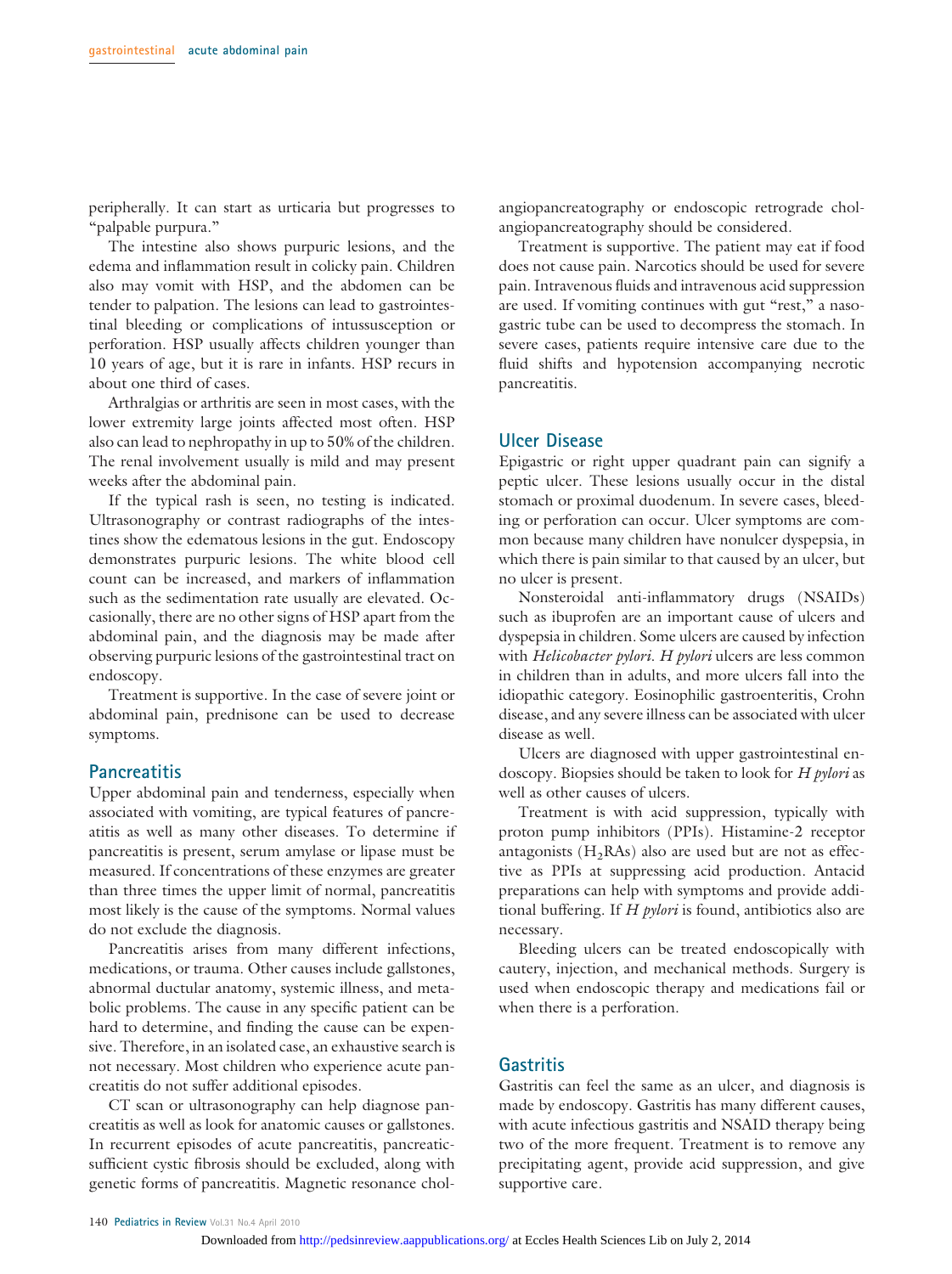#### **NSAID-induced Dyspepsia**

Patients who must be treated with NSAIDs are at risk of developing NSAID-related gastrointestinal dyspepsia, which may be a manifestation of gastritis or gastric ulcer. The risk of NSAID-related complications is increased by a history of ulcer disease or bleeding or by use of corticosteroids. In patients receiving NSAIDs, complications can be lessened by providing adequate acid suppression. Standard doses of  $H_2RAs$  do not prevent most NSAID-related gastric ulcers. Doubling the dose may be effective, but single daily doses of a PPI are superior to  $H_2RAs$  and other treatments (including misoprostol) in reducing ulcers and NSAID-associated dyspepsia.

#### **Esophagitis**

Gastroesophageal reflux disease (GERD) and esophagitis can present acutely as epigastric abdominal pain. GERD is present when gastric contents move into the esophagus and produce symptoms or damage. Esophagitis can result from GERD or from other inflammation such as eosinophilic esophagitis or from infections such as herpes or *Candida.*

Treatment is with antacids and acid suppression for the pain and ongoing therapy for reflux. If the child does not improve, endoscopy to look for inflammation, infection, or possibly even a foreign body should be performed.

#### **Hepatitis**

Inflammation of the liver can cause right upper quadrant pain. Anorexia, nausea, and vomiting also are common in hepatitis. The liver can be inflamed due to infection, reactions to medications or chemicals, or autoimmune hepatitis. Clues to hepatitis being the source of the acute pain include jaundice, hepatomegaly, and liver tenderness.

Liver enzyme concentrations are elevated in acute hepatitis. The child also should have direct hyperbilirubinemia. Urinalysis can be a screening test for liver disease by detecting bilirubin and urobilinogen.

Acute infectious hepatitis is treated with supportive care and is prevented best by immunization for hepatitis A and B and avoiding behaviors that can lead to hepatitis C or E infection.

#### **Biliary Tract Disease**

#### **Cholelithiasis and Cholecystitis**

Right upper quadrant abdominal pain can result from gallstones and cholecystitis. Pain, fever, vomiting, and jaundice often are present. The pain occasionally radiates

to the back. A positive Murphy sign is strongly suggestive of gall bladder disease. The examiner palpates the right upper quadrant at the costal margin while the patient breathes in. The sign is considered to be positive if the patient feels pain. Gallstones are seen more frequently with hemolytic disorders, such as sickle cell disease, and in infants and children who have received peripheral alimentation. Acalculous cholecystitis typically occurs during a significant systemic illness such as sepsis or an illness requiring a stay in the intensive care unit.

Ultrasonography can show the presence of stones and a thickened gall bladder wall with possible gall bladder dilatation. The ultrasonographer can produce a positive Murphy sign with the transducer, which helps to diagnose cholecystitis.

Laboratory tests should show an elevation in liver enzymes, especially gamma-glutamyltranspeptidase (GGTP) and alkaline phosphatase. The white blood cell count is elevated, and direct bilirubin is increased. The amylase value can be elevated, making it harder to know if the problem is cholecystitis or pancreatitis.

Treatment consists of bowel rest, intravenous pain control, and intravenous fluids. If fever is present or the child looks ill or unstable, antibiotics are needed for enteric bacteria. The timing of curative cholecystectomy is determined best with the surgeon. Complications of cholecystitis include perforation of the gall bladder, with peritonitis or abscess formation.

Acute hydrops of the gall bladder can look like acalculous cholecystitis, but the gall bladder wall is not inflamed. The symptoms usually are the same, but ultrasonography shows an enlarged gall bladder without wall thickening. Treatment is supportive rather than surgical, but perforation can result, which requires surgery.

#### **Stones in the Bile Duct**

Choledocholithiasis, or bile duct stones, can present much like cholecystitis, but jaundice is more likely to be present. Right upper quadrant pain, fever, and tenderness are consistent with impacted stones.

GGTP, alkaline phosphatase, and conjugated bilirubin concentrations are elevated, as might be aminotransferase values. Because duct obstruction can cause pancreatitis, amylase and lipase values should be assessed.

Ultrasonography usually demonstrates the stone, but sometimes stones can be hard to see. A dilated duct also may be present.

If fever is present, antibiotics should be started. The child is given nothing by mouth but should receive intravenous fluids and narcotic analgesics.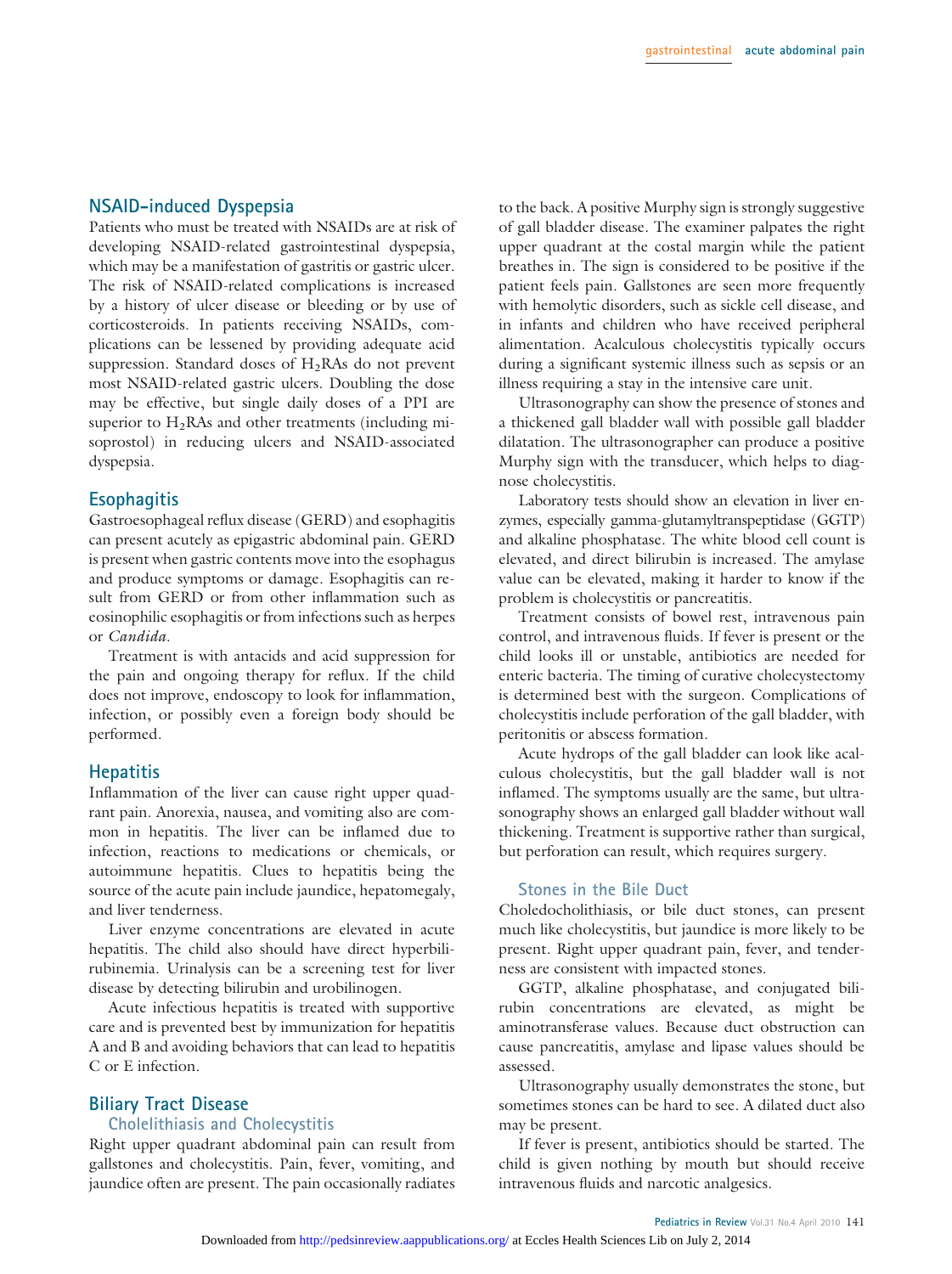The gastroenterologist and surgeon should be consulted if the stone does not pass spontaneously because either surgery or an endoscopic retrograde cholangiopancreatography with stone removal may be necessary.

#### **Constipation**

One of the more common treatable causes of acute abdominal pain is constipation, which can cause severe pain in some children and raise concerns about more serious illness. Constipation can follow a social change such as toilet training, starting school, changing the diet, or taking a trip. The child frequently does not know that his or her pattern of stooling has become abnormal, and the parent is not aware of a change. Nausea can accompany constipation, but other symptoms are rare.

Examination may show distention, a mass in the left lower quadrant or low mid-abdomen, and mild tenderness when the mass is palpated. The rectal examination usually demonstrates a full rectal vault in contrast to Hirschsprung disease, in which the rectum contains little stool. Guarding is not typical. An abdominal radiograph should show a full rectal vault and fecal loading, but signs of obstruction are absent.

Treatment varies, depending on the age of the child and the degree of constipation.

#### **Incarcerated Inguinal Hernia**

Signs of intestinal obstruction with abdominal pain accompany an incarcerated inguinal hernia. Examination should reveal a groin mass that may be tender and sometimes can be red due to the underlying inflammation. An abdominal radiograph may show obstruction or an air bubble in the groin.

The best therapy is early repair. Therefore, health supervision examinations should include an evaluation for hernias. Emergent surgery is required to treat an incarcerated hernia.

#### **Urinary Tract Disease**

Urinary tract infections and renal stones can present as abdominal pain. Vomiting may be present and mask the diagnosis, especially in small children. A urinalysis is necessary, and if results are suggestive of infection, urine can be sent for a culture. Acute pyelonephritis often is accompanied by costovertebral angle tenderness; suprapubic tenderness may be elicited in a child who has localized cystitis.

#### **Reproductive Tract Diseases**

Disorders of the reproductive system can cause abdominal pain. Ovarian or testicular torsion and ectopic pregnancy are not rare events. Ovarian cysts and sexually transmitted infections can cause abdominal pain.

Testicular torsion manifests as a tender scrotum with an enlarged testis. Pain radiates into the abdomen. Nausea may accompany the pain and sometimes progresses to vomiting. Adolescent boys may be embarrassed to describe testicular pain and instead report hip or abdominal pain. This condition reinforces the importance of the physical examination when evaluating a child for acute abdominal pain. If in doubt, ultrasonography can evaluate blood flow to the testicle. Emergent surgery is necessary to save the affected testicle.

Ovarian torsion is harder to differentiate from other causes of acute abdominal pain due to the location of the ovaries. The pain is in the lower abdomen. Besides pain, nausea and vomiting can be present. As with many other conditions, infants who have this problem simply may be fussy, feed poorly, and vomit. The torsed organ swells, resulting in a palpable mass. Ultrasonography is needed for this diagnosis. As with testicular torsion, emergent surgery is necessary to preserve the organ.

Ovarian cysts are common in postmenarchal adolescents and usually cause acute pain only if there is hemorrhage into the cyst or the cyst ruptures and releases blood into the abdomen. Analgesics and time may be appropriate treatment. In cases of complicated cysts, surgery sometimes is required. A pregnancy test should be performed.

An ectopic pregnancy must be considered in any postmenarchal female presenting with lower abdominal pain. Because adolescents sometimes are confused or untruthful about their sexual histories, every female adolescent presenting with acute abdominal pain should undergo a pregnancy test.

Pelvic inflammatory disease can produce acute abdominal pain with rebound tenderness that can be difficult to distinguish from a surgical abdomen. The pain usually is in the lower abdomen, but sexually transmitted infections also can cause a perihepatitis that leads to pain in the right upper quadrant. Fever may be present. If pelvic inflammatory disease is suspected, gynecologic evaluation by appropriate colleagues may be critical, along with assuring appropriate follow-up and protection of the child where necessary.

#### **Pneumonia**

Because of visceral innervation, a lower lobe pneumonia can present as abdominal pain. In the febrile child who has abdominal pain, the lung fields must be auscultated and a chest radiograph considered if the findings are suspicious.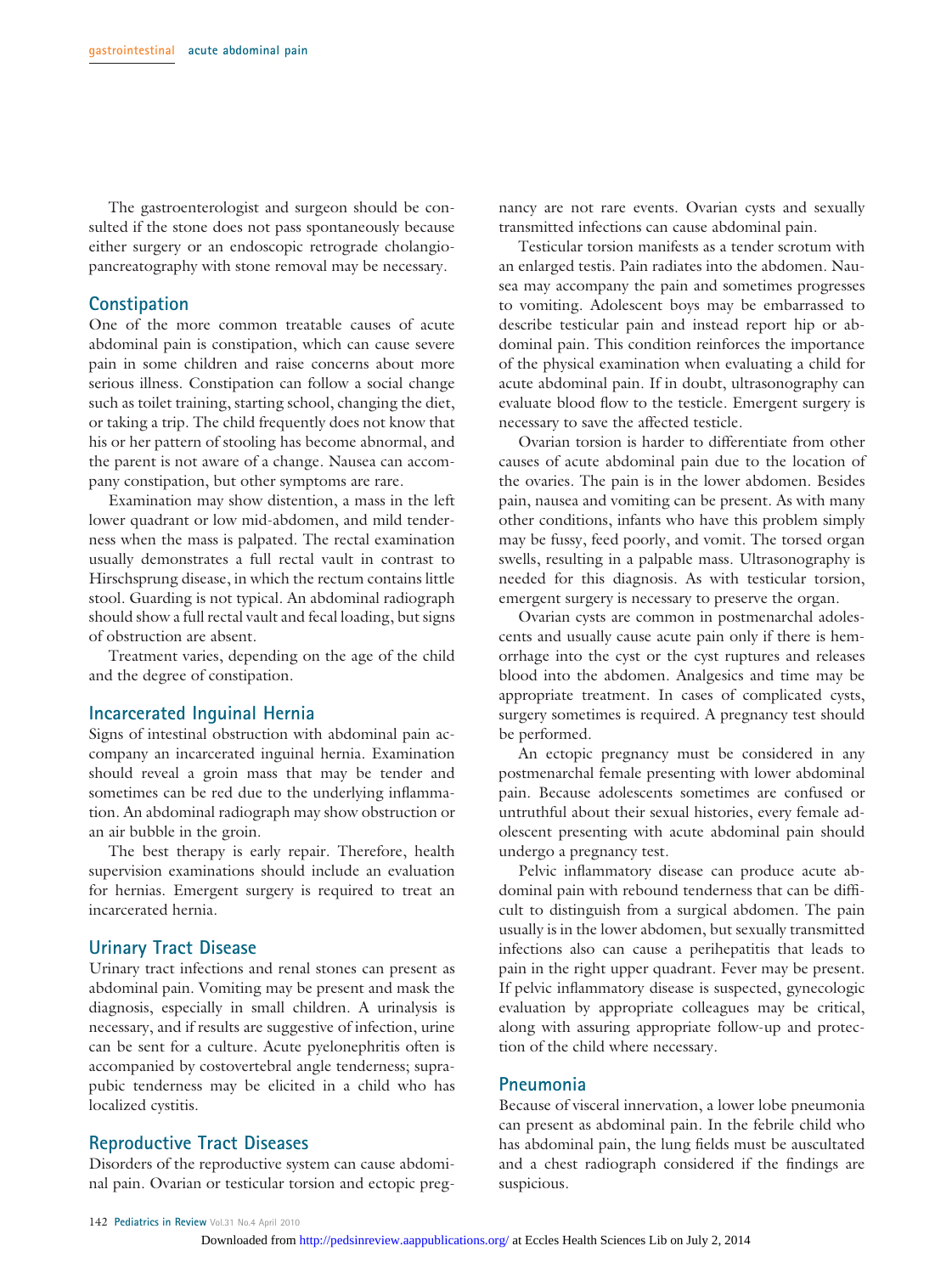#### **Streptococcal Pharyngitis**

Many children who have streptococcal pharyngitis experience abdominal pain due to the pharyngitis. The pain can mimic appendicitis. Some surgeons require a rapid streptococcal screen as part of the evaluation for appendicitis. Why streptococcal pharyngitis causes abdominal pain is not known.

### **Diabetic Ketoacidosis**

Acute abdominal pain can be the initial presentation of diabetes mellitus as a feature of diabetic ketoacidosis (DKA). The review of systems should be positive for polyuria or the parent may relate increased urinary frequency, which should prompt a urinalysis that can lead to the correct diagnosis. Weight loss and thirst (polydipsia) also are common complaints in those who have diabetes. The serum amylase value can be elevated, but true pancreatitis is rare.

The pain resolves with appropriate treatment for DKA. Therefore, if the pain remains despite improvement in the ketoacidosis, the child should be evaluated for other causes of abdominal pain. On occasion, DKA is precipitated by the stress of another condition that may account for the abdominal pain (such as a urinary tract infection.)

#### **Sickle Cell Crisis**

The vascular occlusion of sickle cell crisis can result in a surgical abdomen due to infarction as well as to gallstone formation. In the child who has sickle cell disease, the diagnosis may be difficult. The venous occlusive disease in affected patients is more likely to be accompanied by chest pain or limb pain due to the same sludging in blood vessels that causes the abdominal pain. The pain in sickle cell crisis improves with oxygen and hydration.

#### **Functional Disease**

Although functional abdominal pain more often is chronic, the initial presentation can be the complaint of acute pain. Objective signs of pain are less likely to be present.

Functional pain usually is felt at the umbilicus, but it can be epigastric, as in nonulcer dyspepsia. Either diarrhea or constipation can be present. The child can have derangements in the autonomic nervous system, with flushing or pallor. The gait more often is normal compared with the stooped, guarded posture of a patient who has a surgical abdomen.

Functional disease results from complex biopsychosocial features that are beyond the scope of this article.

### **Malingering**

Malingering must be differentiated from organic and functional pain. The child does not necessarily consciously seek secondary gain from the abdominal pain. Malingering is a complex and potentially serious condition that requires evaluation by a team of specialists, including an expert in child behavior.

# **Summary**

- **Although acute abdominal pain usually is selflimited, there are serious consequences to overlooking conditions that require surgery.**
- **The pediatrician should use the examination to decide if the child is likely to have appendicitis or other surgically treated disease, and when suspicious, consult a surgeon early in the process.**
- **Vomiting bile is a sign that requires consultation with a surgeon.**
- **If in doubt about the seriousness of the illness, detain the child and perform serial examinations. Ask another physician to provide an opinion because experience is one of the most sensitive tools available for evaluating acute abdominal pain.**

#### **Suggested Reading**

- Blakelock RT, Beasley SW. Infection and the gut. *Semin Pediatr Surg.* 2003;12:265–274
- Bundy DG, Byerley JS, Liles EA, Perrin EM, Katznelson J, Rice HE. Does this child have appendicitis? *JAMA.* 2007;298:438–451
- Cervero F, Laird JMA. Visceral pain. *Lancet.* 1999;353:2145–2148
- Erkan T, Cam H, Ozkan HC, et al. Clinical spectrum of acute abdominal pain in Turkish pediatric patients: a prospective study. *Pediatr Int.* 2004;46:325–329
- Green R, Bulloch B, Kabani A, Hancock BJ, Tenenbein M. Early analgesia for children with acute abdominal pain. *Pediatrics.* 2005;116:978–983
- Hayes R. Abdominal pain: general imaging strategies. *Eur Radiol.* 2004;14:L123–L137
- Justice FA, Auldist AW, Bines JE. Intussusception: trends in clinical presentation and management. *J Gastroenterol Hepatol.* 2006; 21:842–846
- Kharbanda AB, Taylor GA, Fishman SJ, Bachur RG. A clinical decision rule to identify children at low risk for appendicitis. *Pediatrics.* 2005;116:709–716
- Kwok MY, Kim MK, Gorelick MH. Evidence-based approach to the diagnosis of appendicitis in children. *Pediatr Emerg Care.* 2004;20:690–698
- Scholer SJ, Pituch K, Orr DP, Dittus RS. Clinical outcomes of children with acute abdominal pain. *Pediatrics.* 1996;98:680–685
- Williams H. Green for danger! Intestinal malrotation and volvulus. *Arch Dis Child Ed Pract.* 2007;92:ep87–ep91
- Williams NMA, Johnstone JM, Everson NW. The diagnostic value of symptoms and signs in childhood abdominal pain. *J R Coll Surg Edinb.* 1998;43:390–392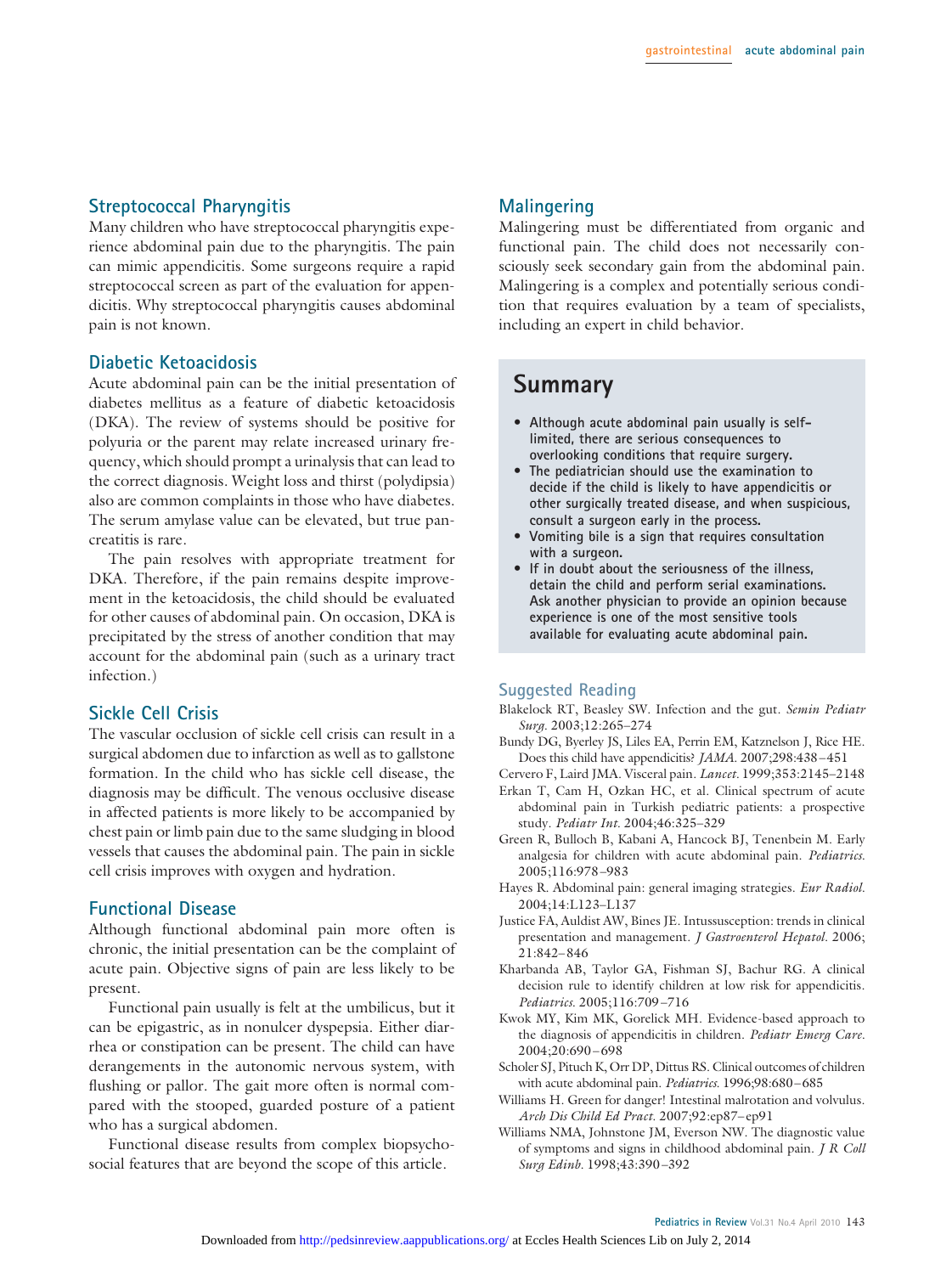## **PIR Quiz**

#### **Quiz also available online at http://pedsinreview.aappublications.org.**

**1. What is the correct approach to an 8-week-old infant who has bile-colored (bilious) vomiting?**

- **A. Admit for observation.**
- **B. Obtain surgical consultation immediately.**
- **C. Perform an urgent upper gastrointestinal endoscopy.**
- **D. Provide intravenous fluids to maintain hydration.**
- **E. Provide reassurance as long as there is no blood.**
- **2. Inflammation of the abdomen that involves the diaphragm may be referred to the:**
	- **A. Inguinal region.**
	- **B. Lower back.**
	- **C. Shoulder.**
	- **D. Sternum.**
	- **E. Testicle.**
- **3. Which of the following conditions should be excluded in a child who has recurrent episodes of acute pancreatitis?**
	- **A. Cow milk protein allergy.**
	- **B. Crohn disease.**
	- **C. Cystic fibrosis.**
	- **D. Helicobacter pylori infection.**
	- **E. Malrotation of the intestine.**
- **4. The diagnostic test of choice for peptic ulcer disease is:**
	- **A. Abdominal ultrasonography.**
	- **B. Computed tomography scan of the abdomen.**
	- **C. Upper gastrointestinal endoscopy.**
	- **D. Upper gastrointestinal series (barium radiograph).**
	- **E. Urea breath test for Helicobacter pylori.**
- **5. A 15-year-old girl presents with a 36-hour history of worsening right lower quadrant pain. Her last menstrual period was 2 weeks ago. She has tenderness to palpation. Which of the following conditions is the most likely cause of her pain?**
	- **A. Cholelithiasis.**
	- **B. Ovarian torsion.**
	- **C. Pyelonephritis.**
	- **D. Right lower lobe pneumonia.**
	- **E. Small bowel volvulus.**